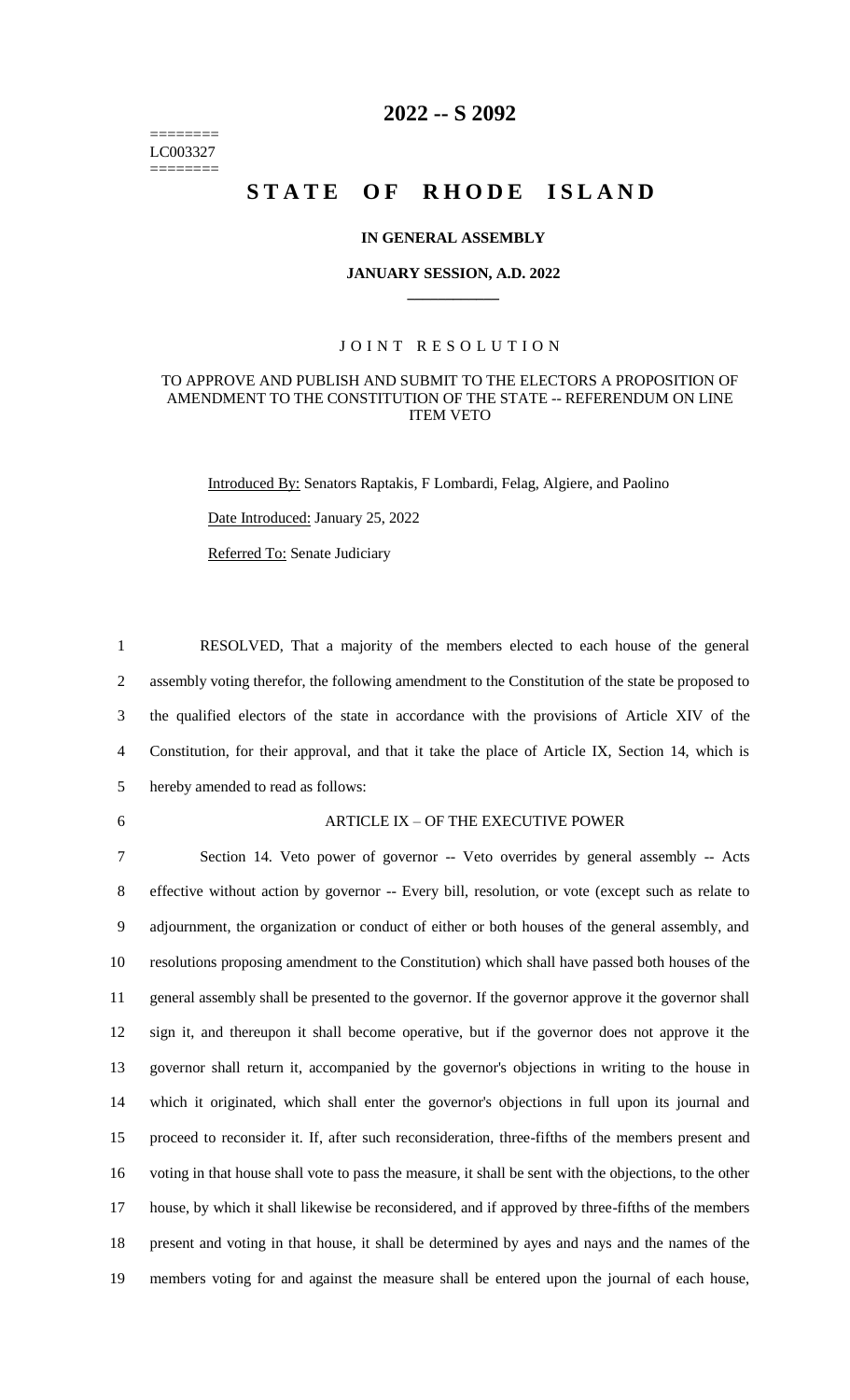respectively. If the measure shall not be returned by the governor within six days (Sundays excepted) after it shall have been presented to the governor the same shall become operative unless the general assembly, by adjournment, prevents its return, in which case it shall become operative unless transmitted by the governor to the secretary of state, with the governor's disapproval in writing within ten days after such adjournment.

- 6 If any bill presented to the governor shall address appropriation of money, the governor  $7 \frac{may:}{?}$
- 8 (a) Approve the bill in like manner as the passage of other bills set forth in this section; 9 (b) Reduce any sum or sums of money appropriated in the bill while approving other 10 portions of the bill, in which case the portions of the bill so approved by the governor shall also 11 become law unless the general assembly repasses the original sum or sums according to the rules 12 and limitations prescribed in this section for the passage of other bills over the governor's veto, 13 provided that each sum of money so reduced by the governor shall be separately and individually 14 reconsidered by the general assembly; or 15 (c) Disapprove one or more items or parts of items of the bill (other than sum or sums of 16 money described in the immediately preceding subsection (b) of this section), in which case any 17 portions of the bill so approved by the governor shall not become law unless the general assembly 18 repasses the original version of the item or part of an item according to the rules and limitations 19 prescribed in this section for the passage of other bills over the governor's veto, provided: 20 (1) That each item or part of an item so disapproved by the governor shall be separately 21 and individually reconsidered by the general assembly; 22 (2) Further, that in approving the bill in part, the governor may not create: 23 (i) A new word by rejecting individual letters in the words; or 24 (ii) A new sentence by combining parts of two (2) or more sentences; and 25 (3) Further, that to the extent an item or part of an item disapproved by the governor 26 constitutes a condition, including, but not limited to, directing or restricting the use, of an 27 appropriated fund, the sum corresponding to the specific item of appropriated fund to which the 28 disapproved condition applies shall not be reduced but remain as part of the general appropriated 29 funds. 30 RESOLVED, That this amendment shall take, in the Constitution of the state, the place of
- 31 Section 14 of Article IX of the Constitution;
- 32 It is further

33 RESOLVED, That the said proposition of amendment shall be submitted to the electors 34 for their approval or rejection at the next statewide general election. The voting places in the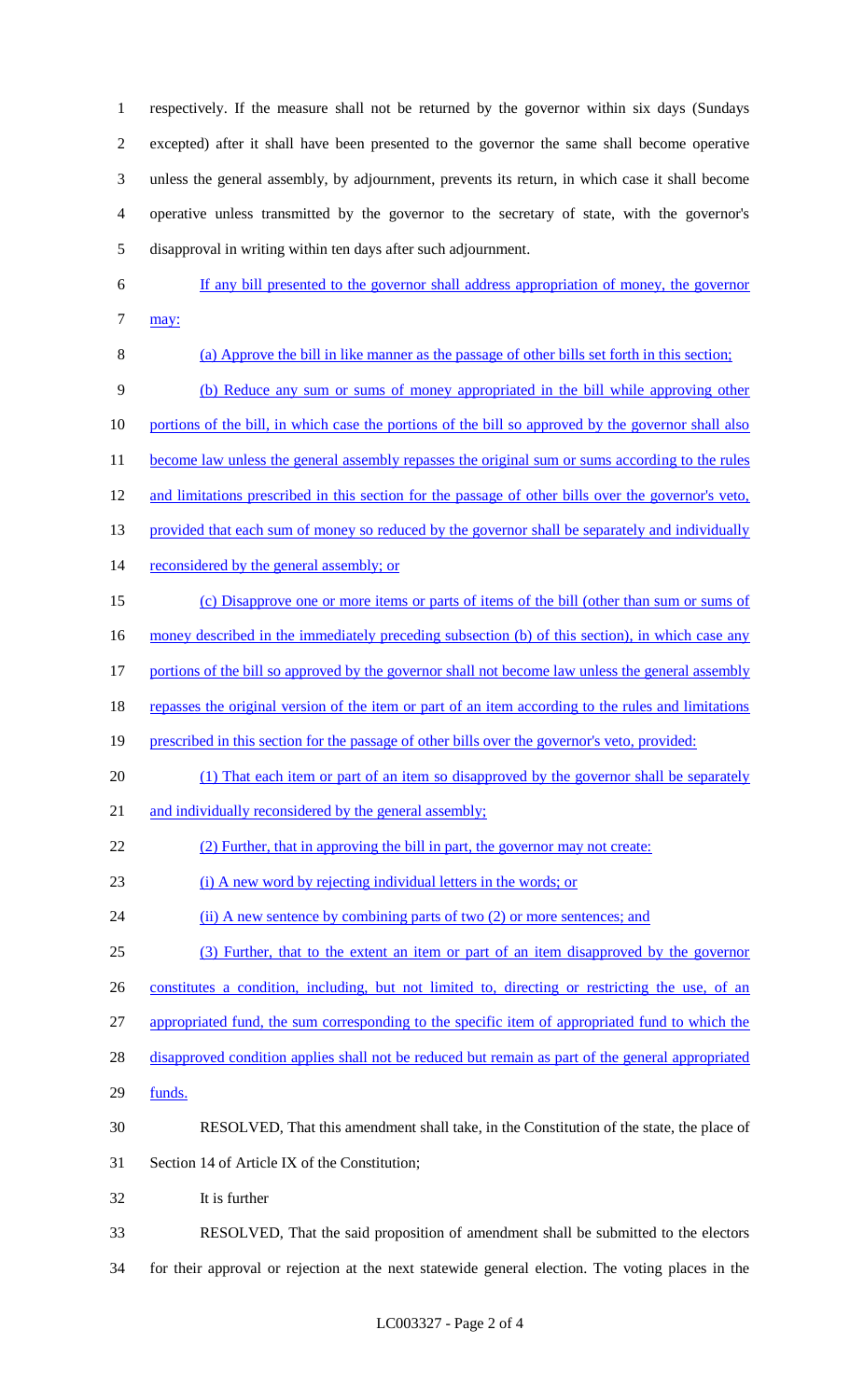- several cities and towns shall be kept open during the hours required by law for voting therein for
- general officers of the state; and be it further

 RESOLVED, That the secretary of state shall cause the said proposition of amendment to be published as a part of this resolution in the newspapers of the state prior to the date of the said meetings of the said electors; and the said proposition shall be inserted in the warrants or notices to be issued previous to said meetings of the electors for the purpose of warning the town, ward, or district meetings, and said proposition shall be read by the town, ward, or district meetings to be held as aforesaid; it further

 RESOLVED, That the town, ward, and district meetings to be held aforesaid shall be warned, and the list of voters shall be canvassed and made up, and the said town, ward, and district meetings shall be conducted in the same manner as now provided by law for the town, ward, and district meetings for the election of general officers of the state.

======== LC003327 ========